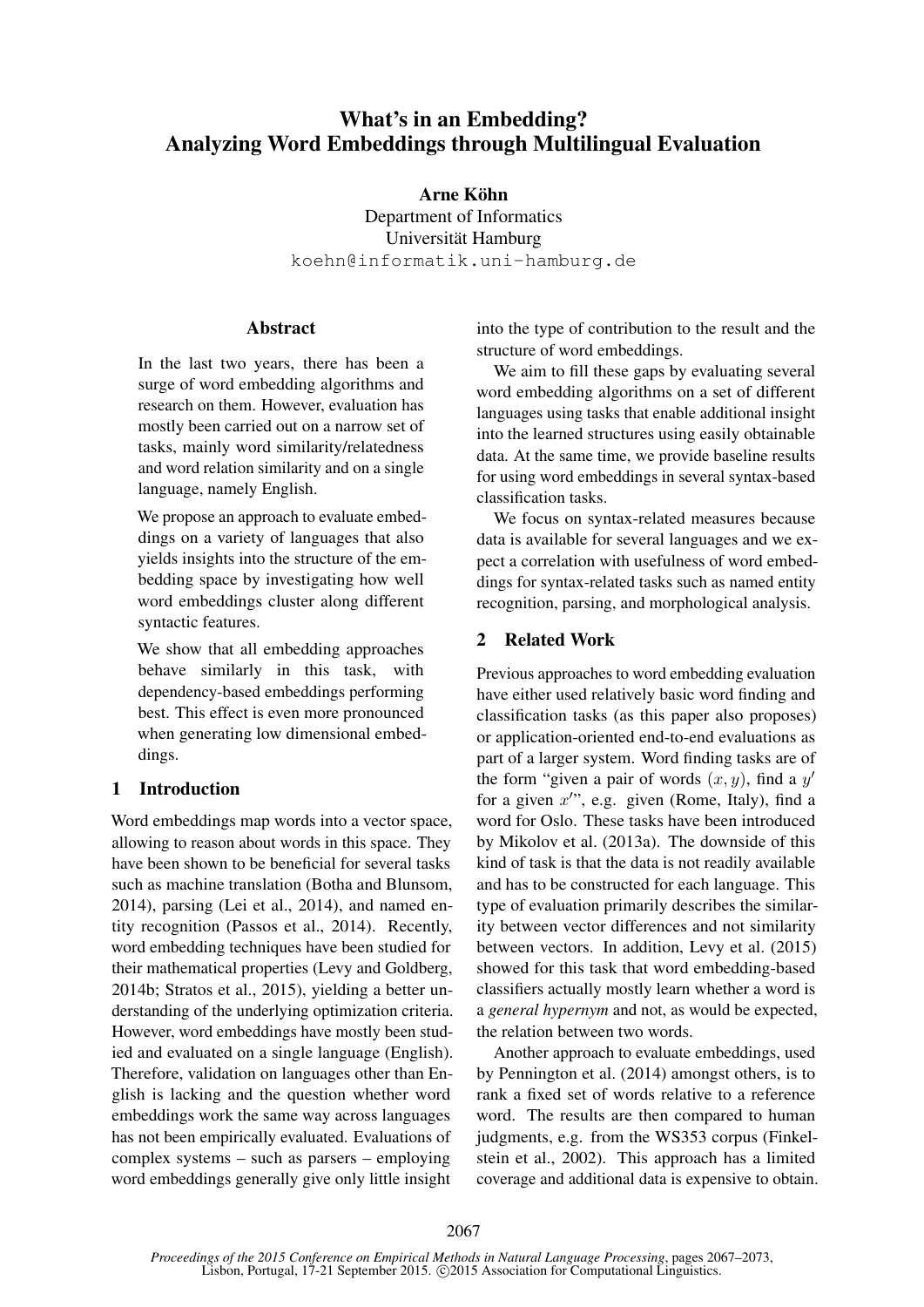Botha and Blunsom (2014) propose to factorize word vectors into morpheme vectors to better capture similarities between morphologically related words and evaluate their word representations using log-bilinear language models based on their word vectors.<sup>1</sup> They measure model perplexity reduction relative to n-gram language models and include their model into a machine translation system, gaining between 0 (English  $\rightarrow$  German) and 1.2 (English  $\rightarrow$  Russian) BLEU points.

Lei et al. (2014) introduce a syntactic dependency parser using (amongst others) a low-rank tensor component for scoring dependency edges. This scoring can employ word embeddings. Doing so yields an improvement of 0.2 to 0.5 percentage points. If no Part-of-Speech (PoS) tags are available, this difference rises to up to four percentage points. Köhn et al. (2014) show that this gain from using word embeddings is even more pronounced in complete absence of morphological information (including PoS tags), reporting a difference of five to seven percentage points,depending on the language, using the same parser. With these findings, it can be assumed that word embeddings encode some kind of morphological information. Neither, however, investigated what kind of information the word embeddings actually contain.

#### 3 The Embedding Algorithms

To assess the differences between embedding algorithms, we will evaluate six different approaches. The continuous bag-of-words (cbow) approach described by Mikolov et al. (2013a) is learned by predicting the word vector based on the context vectors. The skip-gram approach (skip) from the same authors is doing the reverse: it predicts the context word vectors based on the embedding of the current word. We use the version of cbow and skip as described in (Mikolov et al., 2013b) which use negative sampling, i.e. they train by distinguishing the correct word in its context against words not occurring in that context.

Levy and Goldberg (2014a) alter the skipgram approach by not using the neighboring words wrt. the sentence's word sequence but wrt. the dependency tree of the sentence. Therefore, the context of  $w$  is defined as all words that are either the head or dependents of w. We will call this approach dep.

GloVe, introduced by Pennington et al. (2014), optimizes the ratio of co-occurrence probabilities instead of the co-occurrence probabilities themselves, getting rid of the negative sampling used for the approaches previously mentioned.

Stratos et al. (2015) describe a method to derive word embeddings using canonical correlation analysis. We will call this approach cca.

brown clusters (Brown et al., 1992) are constructed by clustering words hierarchically into a binary search tree in a way that maximizes mutual information for a language model. To construct an embedding for a cluster  $c$ , we use the following procedure: For each edge on the path from the root to c, add either 1 or  $-1$ , depending on the direction of descent. Because not every path has the same depth, we pad missing dimensions with 0. This way, we obtain an embedding interpretation of the clusters. Note that, in contrast to clustering embeddings, no information is lost.

#### 4 Our Evaluation by Classification Tasks

We classify words separately according to several tasks with an L2-regularized linear classifier. All classification tasks are based on the word embedding of a single word alone, without any other information about the word or its context; in particular, the word's lexicalization is not used as a feature. By using the continuous features directly instead of clustering them (as e.g. done by Bansal et al. (2014)), we ensure that no information is lost during preprocessing.

All tasks can be carried out on dependency treebanks with morphological annotation. From each word in the treebank, we extract a data point *(word embedding, class)* for training/testing, where *class* is of one of the following, depending on the task:

pos The Part-of-Speech of the word headpos The PoS of the word's head label The label of the word's dependency edge gender\* The gender of the word case\* The case of the word number\* The number of the word tense\* The tense of the word

Tasks marked with an asterisk are only carried out on words with a corresponding feature. Some of these features are absent in some languages, e.g. Basque is mostly genderless and the corpus of English we used is not annotated with morphological information. These combinations of language and feature have been omitted.

<sup>&</sup>lt;sup>1</sup>Their approach has not been evaluated in this paper as the corresponding code is not available as of now.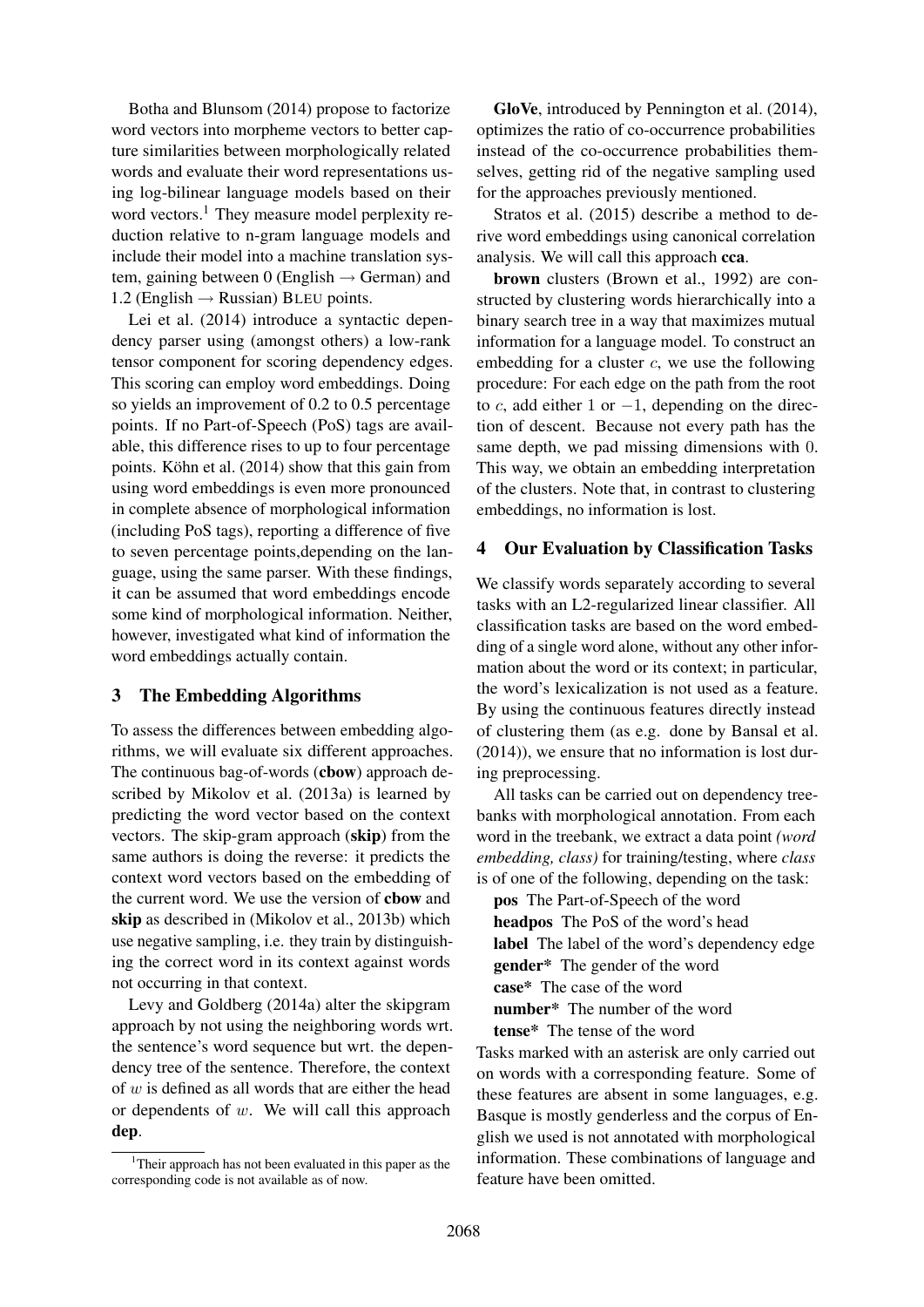We use a one-versus-all linear classifier for two reasons: First, the feature dimensionality is relatively high. Second, and more importantly, training a linear classifier yields insights into the structure of the vector space because the classifier also serves as a tool to obtain a supervised clustering of the vector space.

Let C be set set of classes. A one-versus-all linear classifier learns a linear function  $f_c \in \mathbb{R}^n \to$ R for each class  $c \in \mathbb{C}$ . The classifier assigns to a vector  $X$  the best matching class based on these functions:

$$
\operatorname{class}(X) = \operatorname*{arg\,max}_{c \in \mathbf{C}} f_c(X)
$$

Due to the linearity of the functions  $f_c$ , the vector space is partitioned into convex polytopes, which each represent exactly one class (see Appendix A). Therefore, the classification accuracies can also be interpreted as supervised clustering accuracies. This means that if the classifier yields a high accuracy, the members of each class are clustered in a single convex region of the vector space. We think that this is a fairly strong statement about the structure of the vector space.

To better gauge how well the embeddings are actually clustered, we use a majority baseline which classifies all elements as the one class that occurred most often during training. This is the accuracy a classifier would yield without any information and therefore the information gain obtainable by using word embeddings as features is the difference between the achieved accuracy and the baseline accuracy.

In addition to the lower bound described above, we also provide an approximate upper bound for the accuracy. Because no context information is used during classification, the word vector corresponding to a word will always be classified the same, even though the correct classification might depend on the context, e. g. the word *put* can belong to different tense classes depending on the context. Therefore, an upper bound for the classification task is to assign each word the most probable class for that word (computed on the training set). Assuming that no sparsity issues exist, embeddingbased classification can yield at most accuracies as high as this approach. Note that because in reality data sparsity unfortunately does exist, this is only an approximation of the upper bound. We call this approximation *up-approx* and compute it omitting words not seen during training.

#### 5 Experimental Setup

Evaluation was carried out on Basque, English, French, German, Hungarian, Polish, and Swedish datasets. For English, automatically labeled data was obtained by tagging and parsing a subset of the English Wikipedia dump provided by Al-Rfou et al. (2013) using TurboTagger and TurboParser (Martins et al., 2013). The Penn Treebank (Marcus et al., 1994), converted using the LTH converter (Johansson and Nugues, 2007), was used as the corresponding manually annotated resource.

For all other languages, datasets including both automatically and manually annotated data provided as part of the Shared Task on parsing morphologically rich languages (Seddah et al., 2014) were used. $2$ 

For all languages, we trained embeddings on the automatically labeled data using the approaches described in Section 3, with different window sizes (5 and 11, where applicable) and dimensions (10, 100, 200). The rare word limit was set to five words occurrences. brown was only trained with 1024 clusters equaling about 10 dimensions, as the number of clusters can not be increased to generate higher-dimensional embeddings. dep was not evaluated on French because the French automatically labeled dataset lacks dependency information.

#### 6 Results

Figure 1 a) shows the accuracies for the evaluated word embeddings on all tasks for the different languages. The results were obtained using the bestperforming hyperparameters (200 dimensions for all, window size  $= 5$  for cca, cbow and skip, window size  $= 11$  for **GloVe**, compare Table 1).

All embeddings capture the PoS well. To a lesser degree, the dependency label and head PoS can also be recovered. The better-performing embeddings achieve results near the approximate upper bound for all tasks.

The embeddings also mostly cluster well with respect to tense, number, gender, and case, with tense showing the best correlations. For some of these tasks, the baseline is however fairly high because the number of classes is lower.

 ${}^{2}$ Basque: (Aduriz et al., 2003; Aldezabal et al., 2008), French: (Abeillé et al., 2003; Candito et al., 2010), German: (Brants et al., 2002; Seeker and Kuhn, 2012), Hungarian: (Csendes et al., 2005; Vincze et al., 2010), Polish: (Wolinski ´ et al., 2011; Świdziński and Woliński, 2010; Wróblewska, 2012), Swedish: (Nivre et al., 2006)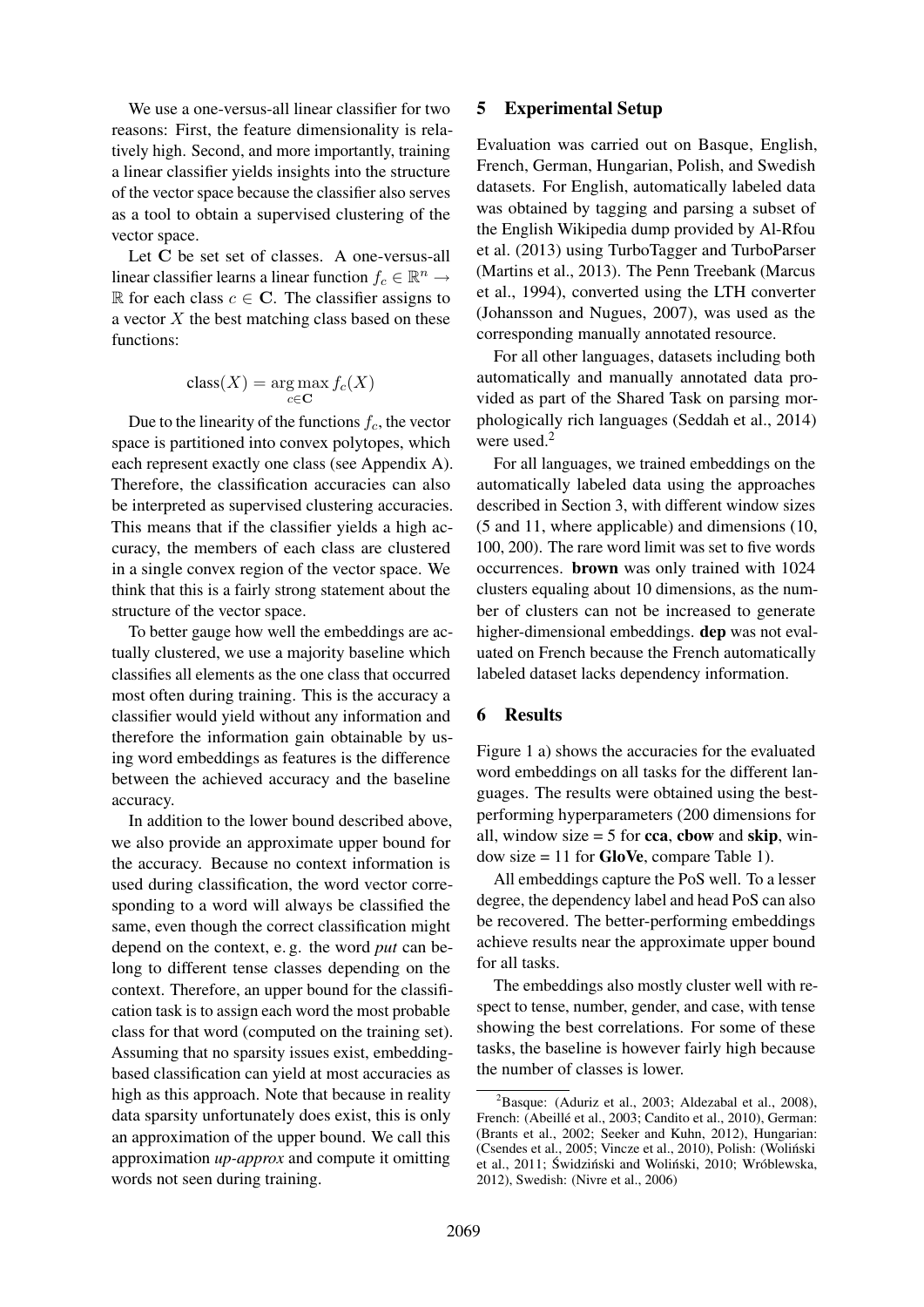a) dimensionality 200



Figure 1: Results with window = 5 (for cbow, cca & skip) / 11 (for GloVe) for **Basque, English, French,** German, Hungarian, Polish, Swedish. Note: brown is only present in b).

| W  | d   | cca      | skip          | cbow                            | dep   | GloVe    |
|----|-----|----------|---------------|---------------------------------|-------|----------|
| 5  | 200 | 80.41    | 80.69         | 80.42                           | 82.35 | 70.05    |
|    | 100 | $-1.38$  |               | $-1.16$ $-3.31$ $-0.39$ $-2.24$ |       |          |
|    | 10  | $-18.06$ | $-22.92$      | $-16.18 - 8.38$                 |       | $-16.12$ |
| 11 | 200 | $-1.31$  | $-0.04$       | $-0.05$                         | n/a   | $+0.57$  |
|    | 100 | $-3.56$  | $-1.16 -1.17$ |                                 | n/a   | $-1.73$  |
|    | 10  | $-23.51$ | $-22.94$      | $-16.34$                        | n/a   | $-15.64$ |

Table 1: Mean accuracy across tasks for dimension=200 and window=5, and change in mean accuracy when deviating, measured in percentage points. dep has no window parameter.

cbow, cca and skip perform nearly identical, while dep performs slightly better. Interestingly, GloVe performs consistently worse than all other embeddings, contrary to the findings published in Pennington et al. (2014), but in line with Stratos et al. (2015). dep performs best on nearly all tasks, which may indicate that dependency-based context is not only beneficial for preserving dependencyrelated information, but also for morphology.

This finding is even more pronounced in the evaluation using only ten dimensions (Figure 1 b)): While dep can capture the different aspects tested

for nearly as well as with 200 dimensions, the other embeddings suffer larger degradations, especially for PoS and label prediction. cbow seems to be able to cope better with low dimensionality than skip, although they perform nearly identical on the high dimensionality tasks. brown behaves similar to the other approaches despite being quite different algorithmically and only producing low-granular data (with values for each dimension being either 1, 0, or −1). Note that results near the baseline signify that the embeddings yield only minimal benefit since the baseline does not use any features at all.

Table 1 gives an overview of the average change in accuracy when changing hyperparameters. Using 200 dimensions instead of 100 is beneficial for all word embeddings. The difference is however not nearly as pronounced as between ten and 100 dimensions. skip and cbow yield slightly better results with a window of five, whereas for GloVe a larger window is advantageous. dep achieves both the highest average score and has the lowest degradation when lowering the dimensionality.

Bansal et al. (2014) evaluate word embeddings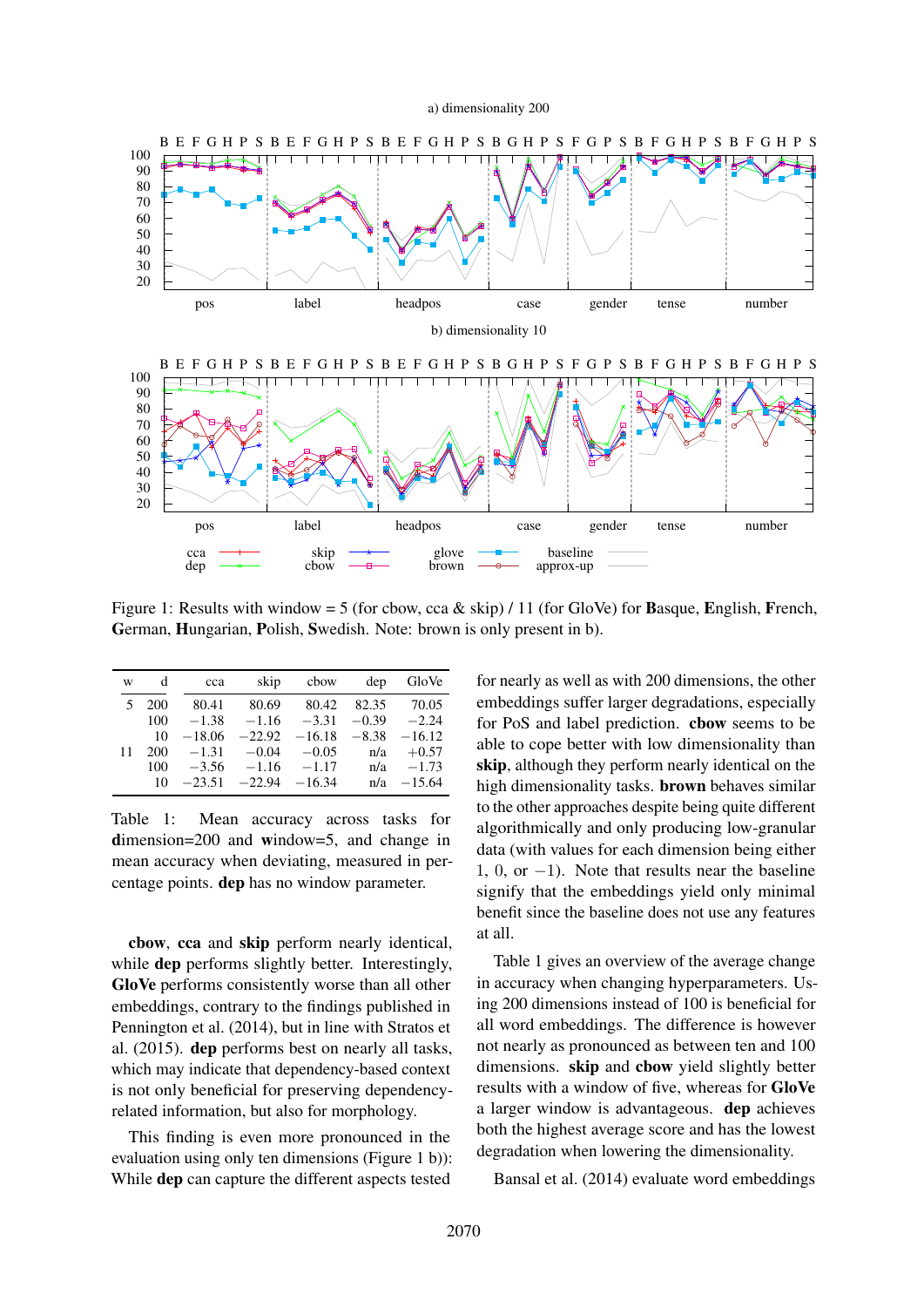wrt. how they cluster along PoS tags. They first divide the embeddings into 1000 clusters using *k*means and then associate each cluster with a PoS tag. They report a clustering accuracy of 81.1% for  $w = 11$  and 85.8% for  $w = 5$  using skip. Our results, however, show an accuracy of 94.4% and 94.4%, respectively, i.e. no such difference. That means that the PoS are still mostly linearly separable with larger window sizes. The differences observed by them could result from information getting lost during clustering.

## 7 Conclusions

Word embeddings are able to capture a range of syntactic and morphological information. They align especially well with the word's part of speech. With a high dimensionality, most embeddings perform similarly, with GloVe performing on average ten percentage points worse. With a low dimensionality, the differences become more pronounced and dep is the clear choice for applications where using high-dimensional vectors is not feasible and a correlation to the features tested in this paper is wanted.

We have shown that the different word embedding algorithms behave similar over a variety of languages and perform well relative to the task's upper bounds.

The evaluation approach proposed yields insights into the usefulness of embeddings for syntaxrelated tasks, works on a wide variety of languages and avoids inaccuracies introduced when employing unsupervised clustering for evaluation. We hope that this evaluation approach will be useful for evaluating future embedding techniques.

The software to replicate the experiments for this paper is available on

http://arne.chark.eu/emnlp2015.

#### A Proof: Convexity of regions

To show that a one-versus-all classifier generates exactly one convex polytope for each class, we have to show that for any two points belonging to a class, each point between them belongs to the same class.

Let  $c \in \mathbf{C}$  be a class and  $\mathbf{r}_c \subseteq \mathbb{R}^n$  be the region(s) of c in the vector space<sup>3</sup>, i.e. where the following holds true:

$$
f_c > f_o \,\forall o \in \mathbf{C} \setminus c
$$

Let  $x, y \in \mathbf{r}_c$  be two points classified into c. Then the following statement needs to be true:

$$
z \in \mathbf{r}_c, \ \ z := (1 - \lambda)x + \lambda y \quad \forall \lambda \in [0, 1]
$$

Assume that  $z \notin \mathbf{r}_c$ . Then, by definition,  $f_o(z)$  $f_c(z)$  for some  $o \in \mathbb{C} \setminus c$ . We can substitute z with its definition:

$$
f_o((1 - \lambda)x + \lambda y) > f_c((1 - \lambda)x + \lambda y)
$$

And therefore due to the linearity of  $f_o$  and  $f_c$ :

$$
(1 - \lambda)f_o(x) + \lambda f_o(y) > (1 - \lambda)f_c(x) + \lambda f_c(y)
$$

But this cannot be, as by definition,  $f_o(x) < f_c(x)$ and  $f<sub>o</sub>(y) < f<sub>c</sub>(y)$ . Therefore, there is only one region for c and that region is convex.  $\square$ 

#### References

- Anne Abeillé, Lionel Clément, and François Toussenel. 2003. Building a treebank for french. In Anne Abeillé, editor, *Treebanks*. Kluwer, Dordrecht.
- I. Aduriz, M. J. Aranzabe, J. M. Arriola, A. Atutxa, A. Díaz de Ilarraza, A. Garmendia, and M. Oronoz. 2003. Construction of a Basque dependency treebank. In *TLT-03*, pages 201–204.
- Rami Al-Rfou, Bryan Perozzi, and Steven Skiena. 2013. Polyglot: Distributed word representations for multilingual nlp. In *Proceedings of the Seventeenth Conference on Computational Natural Language Learning*, pages 183–192, Sofia, Bulgaria, August. Association for Computational Linguistics.
- I. Aldezabal, M.J. Aranzabe, A. Diaz de Ilarraza, and K. Fernández. 2008. From dependencies to constituents in the reference corpus for the processing of Basque. In *Procesamiento del Lenguaje Natural, nž 41 (2008)*, pages 147–154. XXIV edición del Congreso Anual de la Sociedad Española para el Procesamiento del Lenguaje Natural (SEPLN).
- Mohit Bansal, Kevin Gimpel, and Karen Livescu. 2014. Tailoring continuous word representations for dependency parsing. In *Proceedings of the 52nd Annual Meeting of the Association for Computational Linguistics (Volume 2: Short Papers)*, pages 809– 815, Baltimore, Maryland, June. Association for Computational Linguistics.
- Jan Botha and Phil Blunsom. 2014. Compositional morphology for word representations and language modelling. In Eric P. Xing and Tony Jebara, editors, *Proceedings of The 31st International Conference on Machine Learning*, JMLR Workshop and Conference Proceedings, pages 1899–1907.

<sup>&</sup>lt;sup>3</sup> the vector space is assumed to have one dimension for the bias.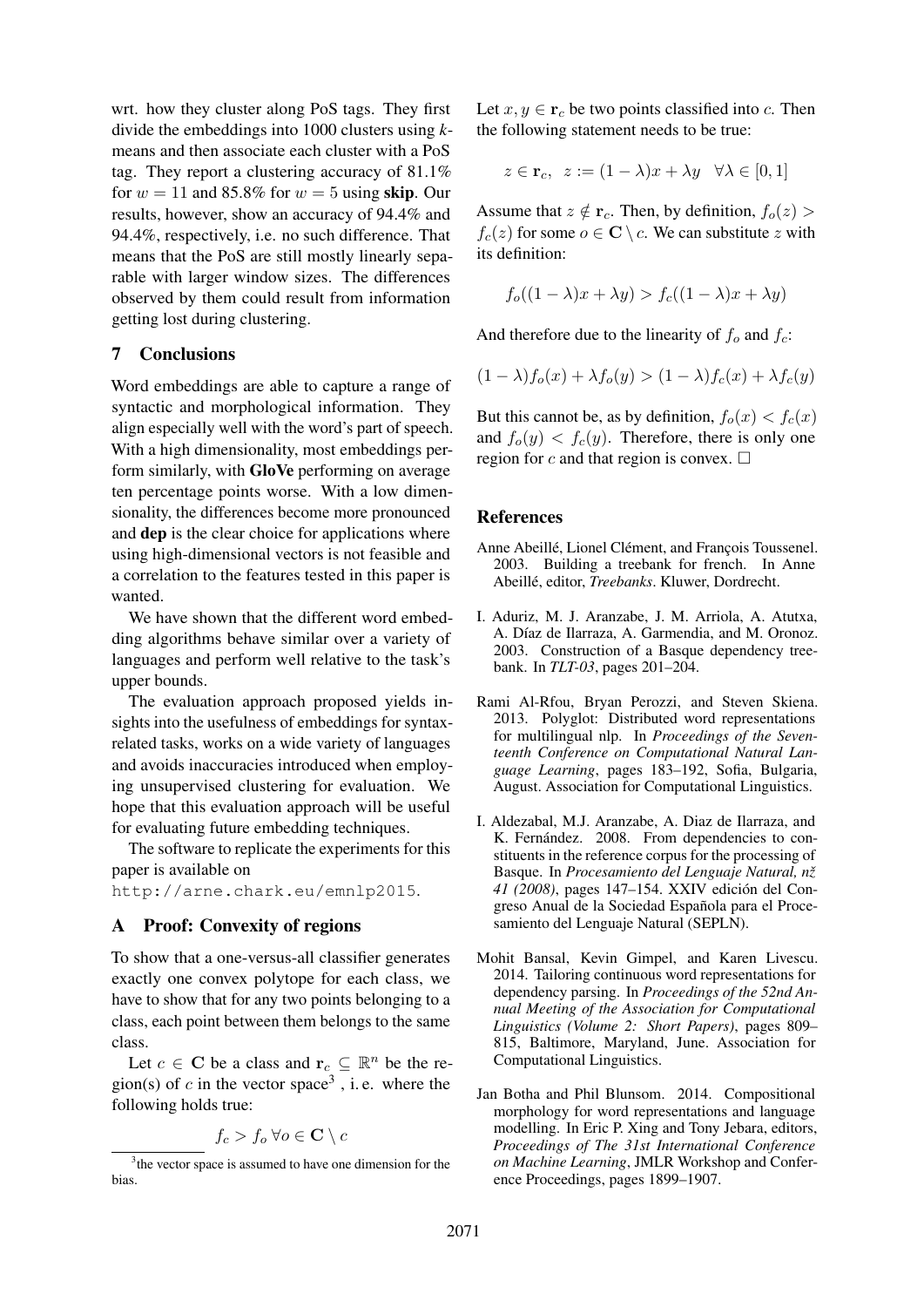- Sabine Brants, Stefanie Dipper, Silvia Hansen, Wolfgang Lezius, and George Smith. 2002. The TIGER treebank. In Erhard Hinrichs and Kiril Simov, editors, *Proceedings of the First Workshop on Treebanks and Linguistic Theories (TLT 2002)*, pages 24–41, Sozopol, Bulgaria.
- Peter F. Brown, Vincent J. Della Pietra, Peter V. deSouza, Jenifer C. Lai, and Robert L. Mercer. 1992. Class-based n-gram models of natural language. *Computational Linguistics*, 18(4):467–479, December.
- Marie Candito, Benoit Crabbé, and Pascal Denis. 2010. Statistical French dependency parsing: Treebank conversion and first results. In *Proceedings of LREC*, Valletta, Malta.
- Dóra Csendes, János Csirik, Tibor Gyimóthy, and András Kocsor. 2005. The Szeged treebank. In *Proceedings of the 8th International Conference on Text, Speech and Dialogue (TSD)*, Lecture Notes in Computer Science, pages 123–132, Berlin / Heidelberg. Springer.
- Lev Finkelstein, Evgeniy Gabrilovich, Yossi Matias, Ehud Rivlin, Zach Solan, Gadi Wolfman, and Eytan Ruppin. 2002. Placing search in context: The concept revisited. *ACM Transactions on Information Systems*, 20(1):116–131, January.
- Richard Johansson and Pierre Nugues. 2007. Extended constituent-to-dependency conversion for English. In Kadri Muischnek Joakim Nivre, Heiki-Jaan Kaalep and Mare Koit, editors, *Proceedings of the 16th Nordic Conference of Computational Linguistics NODALIDA-2007*, pages 105–112, University of Tartu, Tartu.
- Arne Köhn, U Chun Lao, AmirAli B Zadeh, and Kenji Sagae. 2014. Parsing morphologically rich languages with (mostly) off-the-shelf software and word vectors. In *Proceedings of the 2014 Shared Task of the COLING Workshop on Statistical Parsing of Morphologically Rich Languages*.
- Tao Lei, Yu Xin, Yuan Zhang, Regina Barzilay, and Tommi Jaakkola. 2014. Low-rank tensors for scoring dependency structures. In *Proceedings of the 52nd Annual Meeting of the Association for Computational Linguistics (Volume 1: Long Papers)*, pages 1381–1391, Baltimore, Maryland, June. Association for Computational Linguistics.
- Omer Levy and Yoav Goldberg. 2014a. Dependencybased word embeddings. In *Proceedings of the 52nd Annual Meeting of the Association for Computational Linguistics (Volume 2: Short Papers)*, pages 302–308, Baltimore, Maryland, June. Association for Computational Linguistics.
- Omer Levy and Yoav Goldberg. 2014b. Neural word embedding as implicit matrix factorization. In Z. Ghahramani, M. Welling, C. Cortes, N.D. Lawrence, and K.Q. Weinberger, editors, *Advances*

*in Neural Information Processing Systems 27*, pages 2177–2185. Curran Associates, Inc.

- Omer Levy, Steffen Remus, Chris Biemann, and Ido Dagan. 2015. Do supervised distributional methods really learn lexical inference relations? In *Proceedings of the 2015 Conference of the North American Chapter of the Association for Computational Linguistics: Human Language Technologies*, pages 970–976, Denver, Colorado, May–June. Association for Computational Linguistics.
- Mitchell Marcus, Grace Kim, Mary Ann Marcinkiewicz, Robert MacIntyre, Ann Bies, Mark Ferguson, Karen Katz, and Britta Schasberger. 1994. The Penn Treebank: Annotating predicate argument structure. In *Proceedings of the Workshop on Human Language Technology*, HLT '94, pages 114–119, Stroudsburg, PA, USA. Association for Computational Linguistics.
- Andre Martins, Miguel Almeida, and Noah A. Smith. 2013. Turning on the turbo: Fast third-order nonprojective turbo parsers. In *Proceedings of the 51st Annual Meeting of the Association for Computational Linguistics (Volume 2: Short Papers)*, pages 617–622, Sofia, Bulgaria, August.
- Tomas Mikolov, Kai Chen, Greg Corrado, and Jeffrey Dean. 2013a. Efficient estimation of word representations in vector space.
- Tomas Mikolov, Ilya Sutskever, Kai Chen, Greg S Corrado, and Jeff Dean. 2013b. Distributed representations of words and phrases and their compositionality. In C.J.C. Burges, L. Bottou, M. Welling, Z. Ghahramani, and K.Q. Weinberger, editors, *Advances in Neural Information Processing Systems 26*, pages 3111–3119. Curran Associates, Inc.
- Joakim Nivre, Jens Nilsson, and Johan Hall. 2006. Talbanken05: A Swedish treebank with phrase structure and dependency annotation. In *Proceedings of LREC*, pages 1392–1395, Genoa, Italy.
- Alexandre Passos, Vineet Kumar, and Andrew McCallum. 2014. Lexicon infused phrase embeddings for named entity resolution. In *Proceedings of the Eighteenth Conference on Computational Natural Language Learning*, pages 78–86, Ann Arbor, Michigan, June. Association for Computational Linguistics.
- Jeffrey Pennington, Richard Socher, and Christopher Manning. 2014. GloVe: Global vectors for word representation. In *Proceedings of the 2014 Conference on Empirical Methods in Natural Language Processing (EMNLP)*, pages 1532– 1543, Doha, Qatar, October. Association for Computational Linguistics.
- Djamé Seddah, Reut Tsarfaty, Sandra Kübler, Marie Candito, Jinho Choi, Matthieu Constant, Richárd Farkas, Iakes Goenaga, Koldo Gojenola, Yoav Goldberg, Spence Green, Nizar Habash, Marco